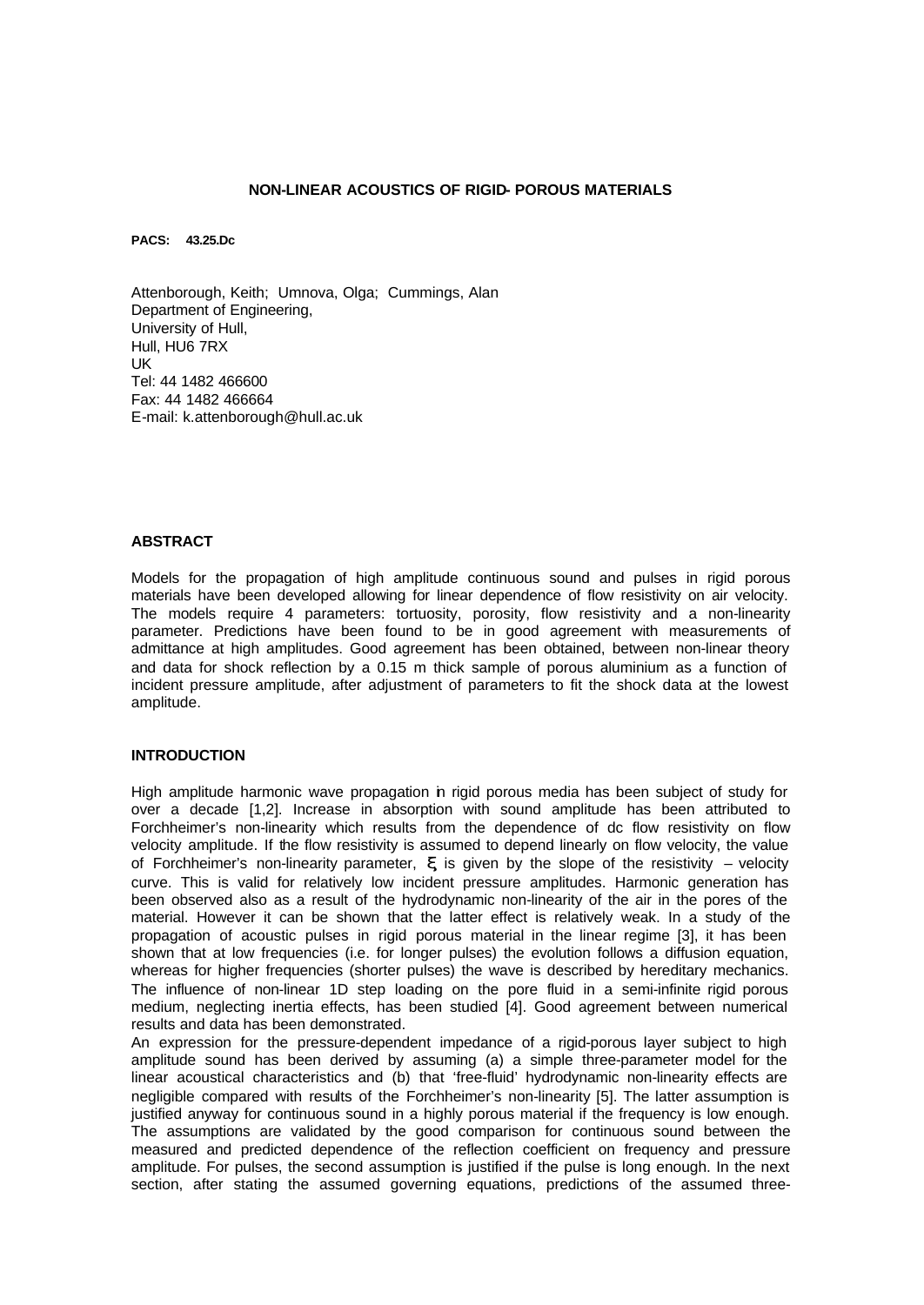parameter rigid-porous model are compared with admittance data for a hard-backed layer of porous aluminium at low (linear) amplitudes. The theoretical result of including finite amplitude effects in impedance are stated and compared with data for high-amplitude admittance data for rigid-porous layers using properties that have been measured non-acoustically or deduced. In the following section the results are stated of extending the low frequency approximation for pulses previously derived [3] to include Forchheimer's non-linearity and finite amplitude effects [5] for a semi-infinite porous medium. Predictions are compared with high-amplitude pulse reflection data for a porous aluminium layer and concluding remarks are made.

# **HIGH-AMPLITUDE ADMITTANCE RESULTS FOR A POROUS MEDIUM WITH FORCHHEIMER'S NONLINEARITY**

Consider sound propagation at high-amplitudes in a rigid-framed porous material with porosity *W*<sub>0</sub>, tortuosity *a*, DC flow resistivity *s*<sub>0</sub> and Forchheimer's non-linearity parameter ξ. If *r* is density,  $p$  is pressure, and  $v$  is particle velocity, then the 1D equations of continuity, momentum conservation and state for the gas in the pores of the material can be written as:

$$
\begin{aligned} \n\mathbf{a}\mathbf{r}\partial_{\mu}v + \mathbf{r}\nu\partial_{\mu}v &= -\partial_{\mu}p - \mathbf{S}_{0}\Omega_{0}(1 + \mathbf{x}|v|)v, \\ \n\partial_{\mu}\mathbf{r} + \partial_{\mu}(\mathbf{r}v) &= 0, \\ \np &= p(\mathbf{r}).\n\end{aligned} \tag{1}
$$

The gas in the material is supposed to be adiabatic. Equations (1) imply three-parameter models for the complex density in the linear regime. The relationship for normalised complex density may be written

$$
\frac{\mathbf{r}(\mathbf{w})}{\mathbf{r}_0} = \mathbf{a} + \frac{\mathbf{s}_0 \Omega_0}{-i \mathbf{w} \mathbf{r}_0}
$$
 (2).

The expression for (low-amplitude) wavenumber in the material, corresponding to (2) is

$$
k(\mathbf{w}) = \frac{\mathbf{w}\sqrt{\mathbf{a}}}{c} \sqrt{1 + \frac{\mathbf{S}_0 \Omega}{-i \mathbf{w} \mathbf{r}_0 \mathbf{a}}}
$$
 (3).

Expressions for the linear characteristic impedance and the surface impedance of a hardbacked layer of thickness *d* follow respectively from,

 $Z(\mathbf{w}) = \mathbf{w} \mathbf{r}(\mathbf{w}) / k(\mathbf{w})$  and  $Z(\mathbf{w}, d) = Z(\mathbf{w}) \text{coth}(-ik(\mathbf{w})d)$  (4).

Comparisons between the predictions of equations  $(2)$  and  $(3)$  and admittance data obtained at relatively low amplitudes using a two-microphone white noise method with a 0.15 m thick sample of porous aluminium in an impedance tube are shown in Figure 1.



Fig. 1.- Comparison of predictions for the surface admittance of a 0.15 m thick layer of porous aluminium with data obtained in an impedance tube. The closely spaced dots correspond to data obtained using the two-microphone white noise method. The isolated dots correspond to single frequency measurements and continuous lines correspond to predictions.

Parameters used in the predictions are porosity (0.933) obtained from weighing the sample, flow resistivity (0.66 kPa s m<sup>-2</sup>) measured on an ANSI standard apparatus and tortuosity (2.2) corresponding to the best-fit value for the magnitude of the layer resonance in the admittance.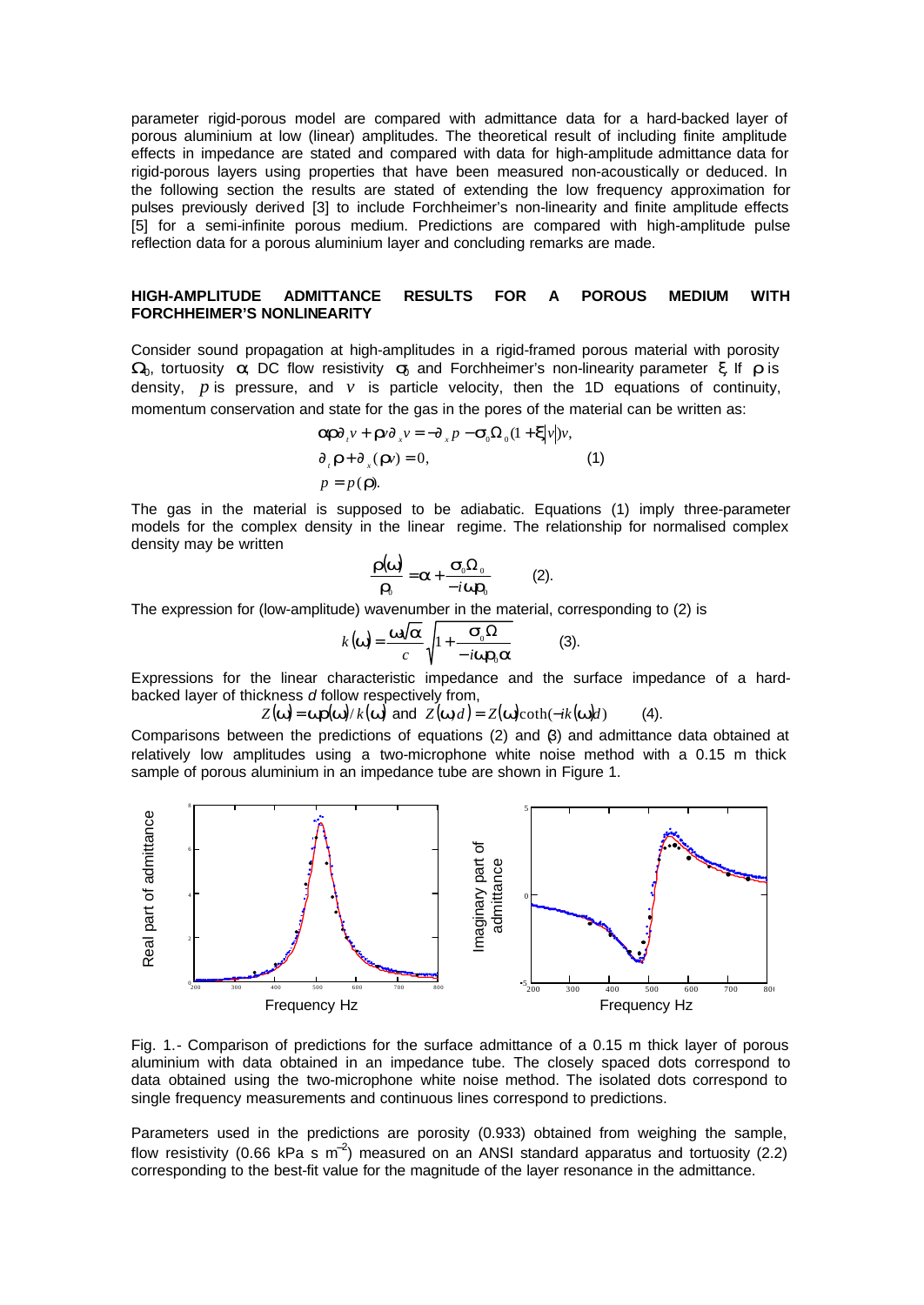Figure 2 shows measurements of flow resistivity for porous aluminium and porous concrete and demonstrates the deduction of the appropriate values of Forchheimer's non-linearity parameter.



Fig. 2 - Measurements of flow resistivity (error bars and dots) as a function of flow velocity through porous aluminum and porous concrete. Assuming  $|\bm{s} \!=\! \bm{s}_{\text{o}}\big( \! 1 \! + \! \bm{x} \! \vert \nu \vert \big)$ , the lines shown lead to *x*values of 1 and 1.7 s m<sup>-1</sup> respectively.

Solution of equations (1) leads to the following implicit equation for the surface impedance of a layer as a function of incident pressure amplitude, *P*,

$$
Z(\mathbf{w}, d, P) = \frac{ck_0}{\mathbf{w}\Omega} \left[ 1 - \frac{2mP}{ik_0\Omega|1 + Z(\mathbf{w}, P)} \right] \coth\left(-ik_0d\left(1 - \frac{mP}{ik_0\Omega|1 + Z(\mathbf{w}, P)}\right)\right) \tag{5}
$$

$$
\mathbf{x} = \frac{\mathbf{w}\mathbf{s}_0\Omega}{2k_0\mathbf{r}_0^2 c_0^3}.
$$

where  $m = x \frac{\sqrt{2}a^2}{a^2}$ 0  $_0 \bullet$ <sub>0</sub>  $=$   $\boldsymbol{X} \frac{\boldsymbol{W} \boldsymbol{\omega}_0 \boldsymbol{\omega}_1}{2}$ .

To achieve higher pressures than possible with white noise (maximum 20 Pa), single frequency measurements have been made at amplitudes up to 246 Pa. Figure 3 shows data for the reflection coefficient magnitude obtained as a function of incident pressure amplitude using continuous sound. The data are for the specified single frequencies for pulse reflection from 0.15 m thick layers of porous aluminium and concrete. It is interesting to note the measured and predicted tendency for the reflection coefficient of the porous aluminium layer to decrease with increasing pressure at 500 Hz. This tendency differs from that observed at other frequencies with porous aluminium and at a similar frequency for other rigid-porous samples with the same thickness but with lower porosity and higher flow resistivity; for example, porous concrete (porosity 0.3, flow resistivity 120 kPa s  $m^{-2}$ , tortuosity 2.2).



Fig. 3 - Data (points) and predictions (lines) for the magnitude of the (continuous sound) reflection coefficient for 0.15 m layers of porous aluminium and concrete as a function of incident sound pressure amplitude at 500 Hz and 550 Hz respectively.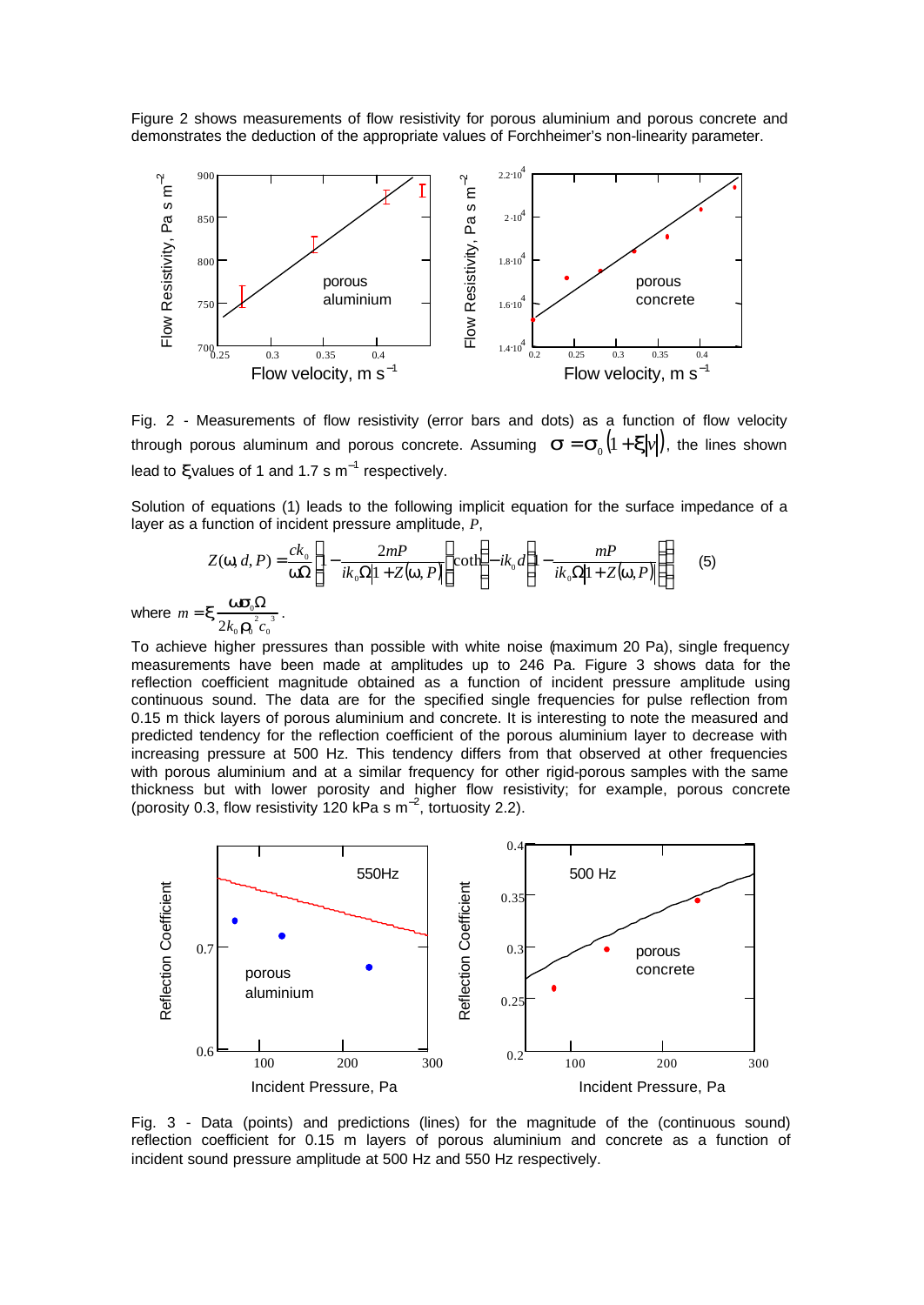#### **RESULTS FOR STRONG SHOCKS**

By following the standard procedure [6], in cases where Forchheimer's non-linearity dominates, equations (1) together with boundary conditions on the rigid surface can be simplified to give a single equation for the velocity  $v_-(t)$  of the pulse reflected from the surface of semi-infinite material [5]. This has an exact solution in the case of a triangular incident pulse associated with velocity  $v_+(t)$  , i.e.

$$
v_{+}(t) = \begin{cases} A_{+} \left( 1 - \frac{t}{T_{+}} \right) & 0 \leq t \leq T_{+}, \\ 0, & t > T_{+}, \end{cases}
$$
 (5).

where  $A_{+}$  is the incident velocity pulse amplitude and  $T_{+}$  is the incident pulse duration. The solution for the velocity associated with the reflected pulse is:

$$
v_{-}(t) = \begin{cases} v_{-}^{(+1)}(t), & 0 \leq t \leq T^{*} \\ v_{-}^{(-1)}(t), & T^{*} < t \leq T_{+}, \\ v_{-}^{(-2)}(t), & t > T_{+}, \end{cases}
$$
(6)  
\nwhere  $v_{-}^{(+1)}(t) = \frac{\left(\frac{2A}{\left(\Omega_{0} + \sqrt{a}\right)} + a_{1}\right)a_{2}e^{-Dx(a_{2} - a_{1})t} - \left(\frac{2A}{\left(\Omega_{0} + \sqrt{a}\right)} + a_{2}\right)a_{1}}{\left(\frac{2A}{\left(\Omega_{0} + \sqrt{a}\right)} + a_{2}\right) - \left(\frac{2A}{\left(\Omega_{0} + \sqrt{a}\right)} + a_{1}\right)e^{-Dx(a_{2} - a_{1})t}}, \\ v_{-}^{(-1)}(t) = \frac{b_{1}b_{2}\left(e^{Dx(b_{2} - b_{1})(t - t^{*})} - 1\right)}{b_{2} - b_{1}e^{Dx(b_{2} - b_{1})(t - t^{*})}}, \\ v_{-}^{(-2)}(t) = \frac{v_{-}^{(-1)}(T_{+})e^{-D(x-T_{+})}}{1 - \mathbf{w}_{-}^{(-1)}(T_{+})\left(1 - e^{-D(x-T_{+})}\right)}, \\ a_{1,2} = \frac{1}{2x} \pm \sqrt{\frac{1}{4x^{2}} - \frac{2A}{(\Omega_{0} + \sqrt{a})DxT_{+}}}, b_{1,2} = \frac{-1}{2x} \pm \sqrt{\frac{1}{4x^{2}} + \frac{2A}{(\Omega + \sqrt{a})DxT_{+}}}, \text{ and } D = \frac{\mathbf{S}_{0}\Omega_{0}}{2\sqrt{a}(\Omega_{0} + \sqrt{a})r_{0}}. \end{cases}$ 

The moment of time  $T^*$  when the solution becomes negative can be found from  $v_0^{(+)}(T^*)$  = 0 The approximate solution for an arbitrarily shaped incident pulse  $v_+(t)$  is given by

$$
v_{-}(t) = -\frac{1}{2\mathbf{x}} - \frac{1}{4D\mathbf{x}} \frac{d}{dt} \left( \ln \left( \frac{dv_{+}}{dt} \right) \right) + \sqrt{\frac{2 \frac{dv_{+}}{dt}}{D\mathbf{x} \left( \Omega_{0} + \sqrt{\mathbf{a}} \right)}} \frac{C_{1} \exp \left( \sqrt{\frac{2D\mathbf{x}}{\left( \Omega_{0} + \sqrt{\mathbf{a}} \right)}} \int_{0}^{t} \sqrt{\frac{dv_{+}}{dt}} dt \right) - (1 - C_{1})
$$
\nwhere  $C_{1} = \frac{1}{2} \left[ 1 + v_{+}|_{t=0} \sqrt{\frac{2D\mathbf{x}}{\left( \Omega_{0} + \sqrt{\mathbf{a}} \right)}} \frac{D + \frac{1}{2} \frac{d}{dt} \left( \ln \left( \frac{dv_{+}}{dt} \right) \right)}{2 \sqrt{\frac{2D\mathbf{x}}{\left( \Omega_{0} + \sqrt{\mathbf{a}} \right)}} dt \right]_{t=0}} \right)$ \nwhere  $C_{1} = \frac{1}{2} \left[ 1 + v_{+}|_{t=0} \sqrt{\frac{2D\mathbf{x}}{\left( \Omega_{0} + \sqrt{\mathbf{a}} \right)}} \frac{D + \frac{1}{2} \frac{d}{dt} \left( \ln \left( \frac{dv_{+}}{dt} \right) \right)_{t=0}}{2 \sqrt{\frac{2D\mathbf{x}}{\left( \Omega_{0} + \sqrt{\mathbf{a}} \right)}} dt \right]_{t=0}} \right]$  (7).

Figure 5 shows an example of data measured at the centre of a 2 m long shock tube of internal diameter 51 mm with a 0.15 m thick sample of porous aluminium at one end. The incident pulse is registered at 4 ms and is easily approximated as triangular. The pulse reflected from the end of the shock tube behind the material sample (at about 10 ms) overlaps that reflected from the sample surface. Nevertheless the peak of the surface-reflected pulse is clearly differentiated at about 9 ms. The shocks were generated by membrane rupture. The amplitudes and durations of the incident shocks were varied by using a range of membrane thickness and rupture chambers of different lengths.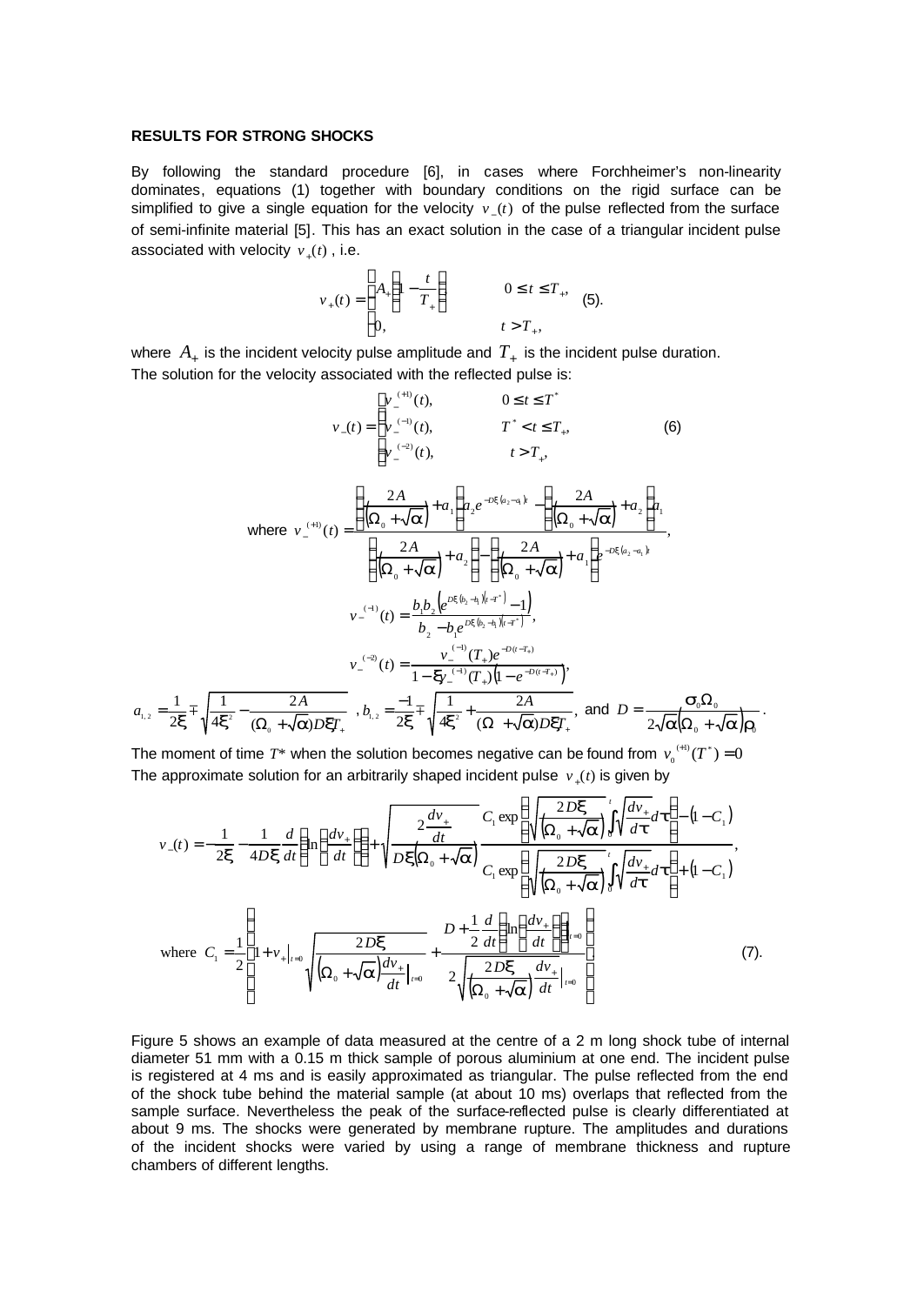

Fig. 5 - Example shock tube time series showing incident pulse at 4 ms and overlapping reflections from the front and back surfaces of a 0.15 m thick porous aluminium sample between 8 and 10 ms.

The smallest peak pressure in the shock tube tests is two orders of magnitude greater than the highest pressure achieved in impedance tube measurements. It is to be expected, therefore, that a different value of Forchheimer's non-linearity parameter is needed to make predictions at such high pressures. Figure 6 compares predictions of both linear (low-amplitude) and nonlinear theories with data for the dependence of the amplitude of the pulse reflected from the front surface of the material, which is assumed identical to that reflected from a semi-infinite layer, on the incident pulse amplitude. The flow resistivity and non-linearity parameter required for the linear and non-linear predictions have been fitted to the reflection coefficient data at the lowest shock pressure. The corresponding fitted parameters at lowest incident shock pressure are given by a flow resistivities of 2.8 kPa s m<sup>-2</sup> for the linear theory and 0.757 kPa s m<sup>-2</sup> for the non-linear theory. The non-linear theory fit to the data point corresponding to the lowest measured shock amplitude results in a non-linearity parameter value of 0.068 s m<sup>-1</sup>. This is a significantly smaller value than that deduced from Fig. 2.



Fig. 6: Comparison of data and predictions for the amplitude reflected from the front surface of a 0.15 m thick porous aluminium layer as a function of the incident pulse amplitude.

Clearly the non-linear theory gives better agreement with the data at higher pressures than the linear one.